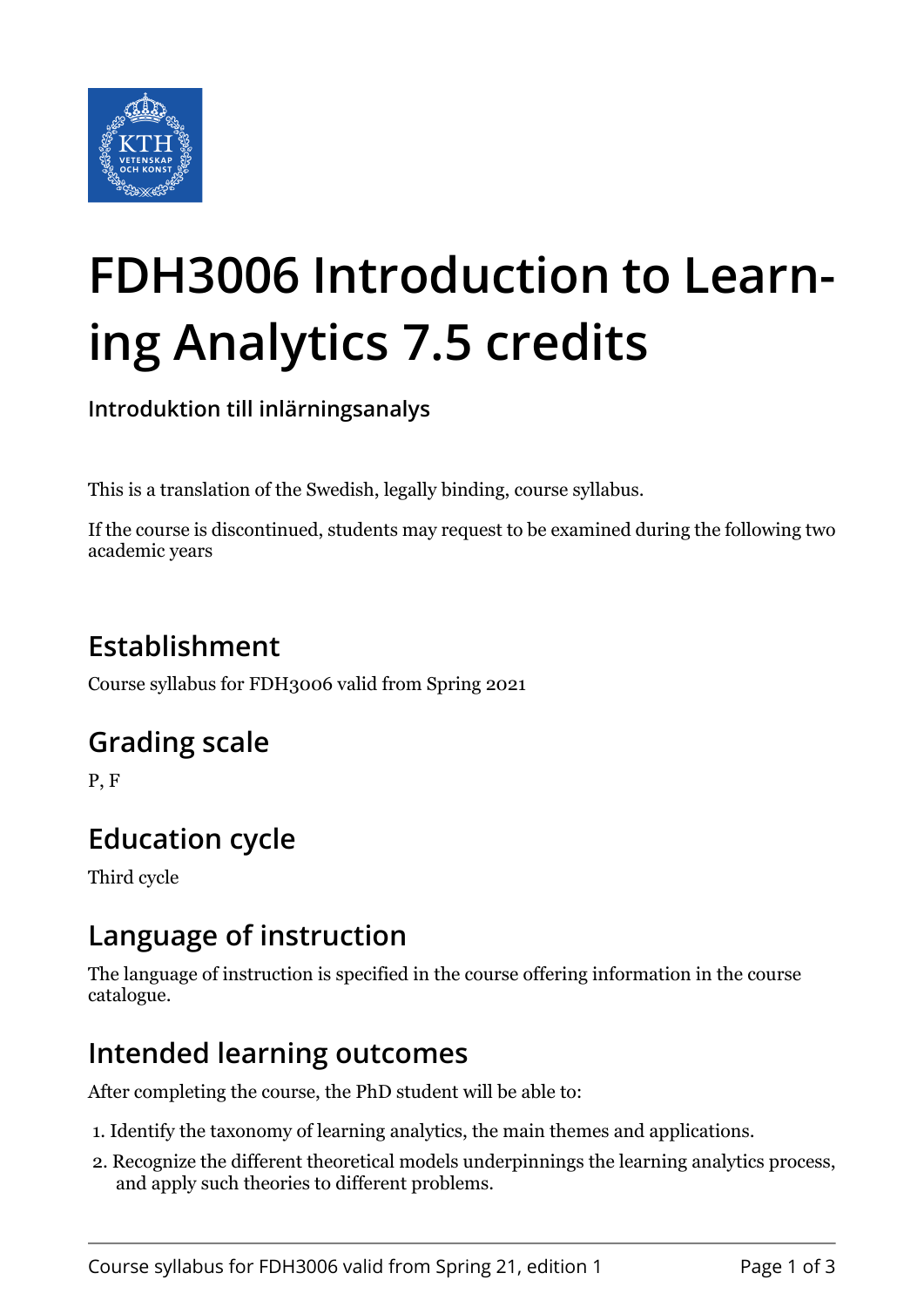- 3. Describe the learning analytics data cycle as well as how to apply these principles in research and practice.
- 4. Identify key epistemological, pedagogical, ethical, and technical factors informing the design and implementation of learning analytics.
- 5. Apply basics of collecting, cleaning, transforming, and analyzing educational data with real life examples.
- 6. Apply popular data analytic techniques, including predictive models, epistemic network analysis, multimodal learning analytics, relationship mining, social network analysis, and visualizations
- 7. Perform a research project using the learnt methodological research skills in learning analytics empirically as well as theoretically.

#### **Course contents**

The pervasive integration of digital technology in education influences both teaching and learning practices, and allows access to data, mainly available from emerging online learning environments, that can be used to improve conditions for students' learning and to improve teacher support. Increased access to previously unavailable digital learner data allows us to perform new types of analyses that aim to measure chosen learning and teaching activities more objectively compared to the use of more traditional methods that are often based on learners' and/or teachers' perceived attitudes and/or observations. These new forms of analyses constitute the field of Learning Analytics (LA), defined as the "measurement, collection, analysis and reporting of data about learners and their contexts, for purposes of understanding and optimizing learning and the environments in which it occurs".

The LA field of research and practice is built on the developments and success of other domains and disciplines and the rapid growth of data and analytics methods. LA has achieved significant advances in multiple areas: student recommenders systems, learning dashboards, adaptive feedback, early warning systems and personalized support for students.

This course aims to provide a sound ground for the understanding of the LA area of research and practice. The course will address the taxonomy of learning analytics and related terms such as educational data mining and academic analytics. It will also present the theoretical background behind learning analytics and the concepts of the big data paradigm shift. The LA process and procedures will be discussed in detail, including data gathering, analysis and generation of insights. The key ethical and privacy issues will also be covered. The practical aspect of the course will enable the students to practice the use of different LA methods, including epistemic network analysis, social network analysis, process- and sequence mining, as well as basics of visualization.

## **Specific prerequisites**

-

# **Examination**

• EXA1 - Examination, 7.5 credits, grading scale: P, F